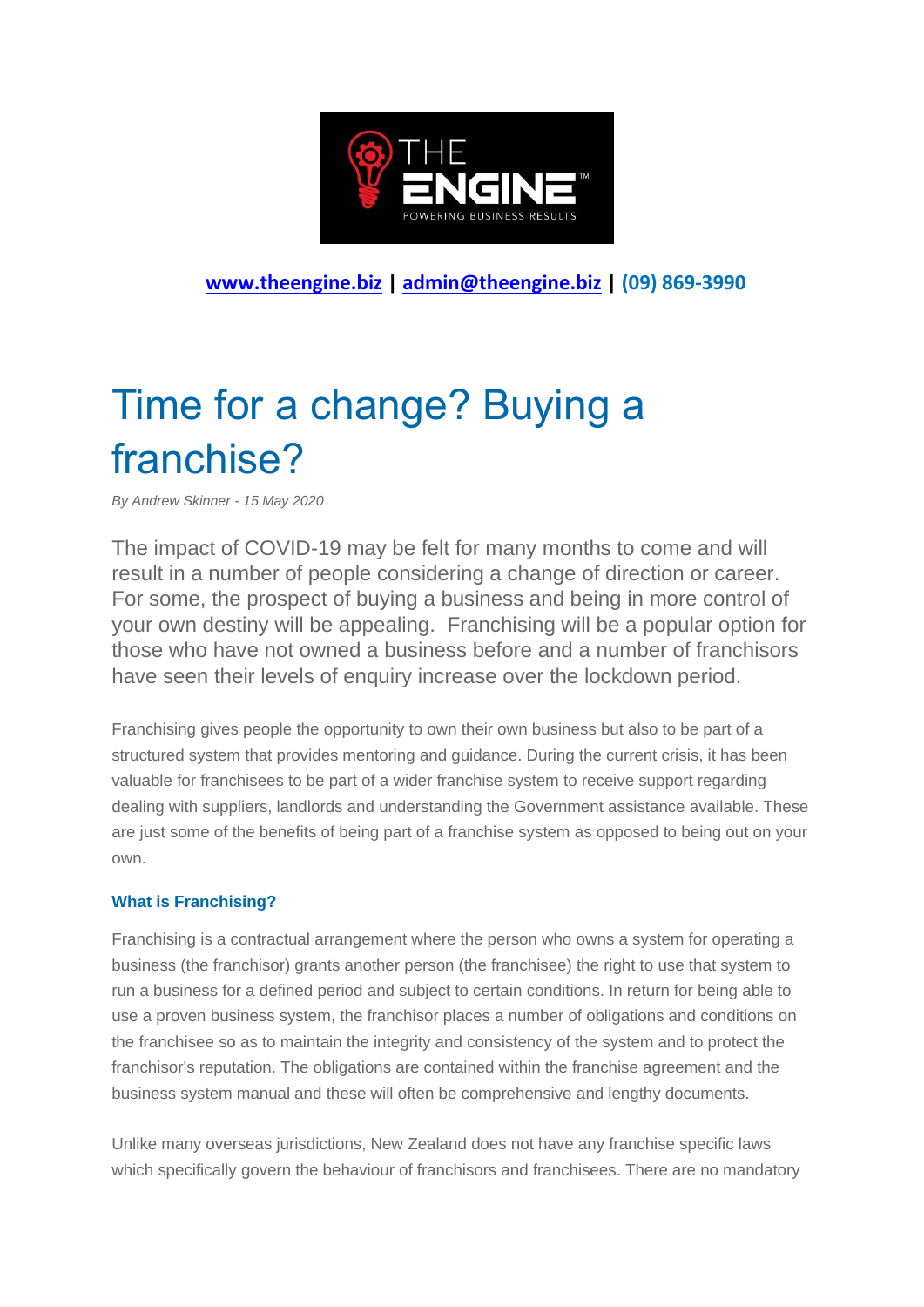franchisor disclosure obligations and so the *caveat emptor* principle (buyer beware) is absolutely applicable and puts the onus on a prospective franchisee to ask the right questions and satisfy themselves as to the opportunity. If, however, the franchisor is a member of the Franchise Association of New Zealand (FANZ), then the franchisor is obliged to produce a disclosure document prescribed by FANZ that will cover some important information.

#### **How to Choose a Franchise System?**

As with any major purchase in life, there are many aspects to consider when looking at franchising and you will want to make sure you take your time and do your homework. There are over 600 franchising systems available in New Zealand and the different opportunities continue to grow. Franchising is very popular in the cleaning, food retail and residential building sectors to name a few.

The Franchise New Zealand magazine is a respected source of information (available online at [www.franchise.co.nz\)](http://www.franchise.co.nz/) and you will find many tools to assist with your decision making. Buying a franchise is not an easy option and there will be a lot of hard work, especially in the early years. Each franchise system is different and, in my view, its success is a combination of many factors, including the reputation of the brand, the strength of the system and the calibre of the people involved.

#### **New or Existing Franchise?**

Once you have chosen a sector that interests you then you will need to review what opportunities are available. It may be possible to start a new franchise in your chosen area or you will need to look at existing franchises that are for sale. A new franchise provides you with a clean slate to grow your business but you need to be well financed and prepared to accept that it may take some time to generate a sustainable revenue. You will also be purchasing the franchise directly from the franchisor and will most likely need to pay an upfront franchise fee.

If you purchase an existing franchise this will probably be through a business broker and you will be acquiring the business assets of the former franchisee. This is likely to be more a more expensive option but should give you a client base on day one. The franchisor still needs to approve of you buying an existing franchise and your agreement to purchase the business will need to be conditional on obtaining franchisor approval (including approving the franchise agreement).

### **Get the Right Advice**

Having found your preferred system and deciding you wish to proceed, before signing anything you should obtain specialist legal, accounting and banking advice.

Franchising is a contract heavy arrangement and a typical franchise agreement is usually weighted in the franchisor's favour to ensure compliance with the system and to enable the